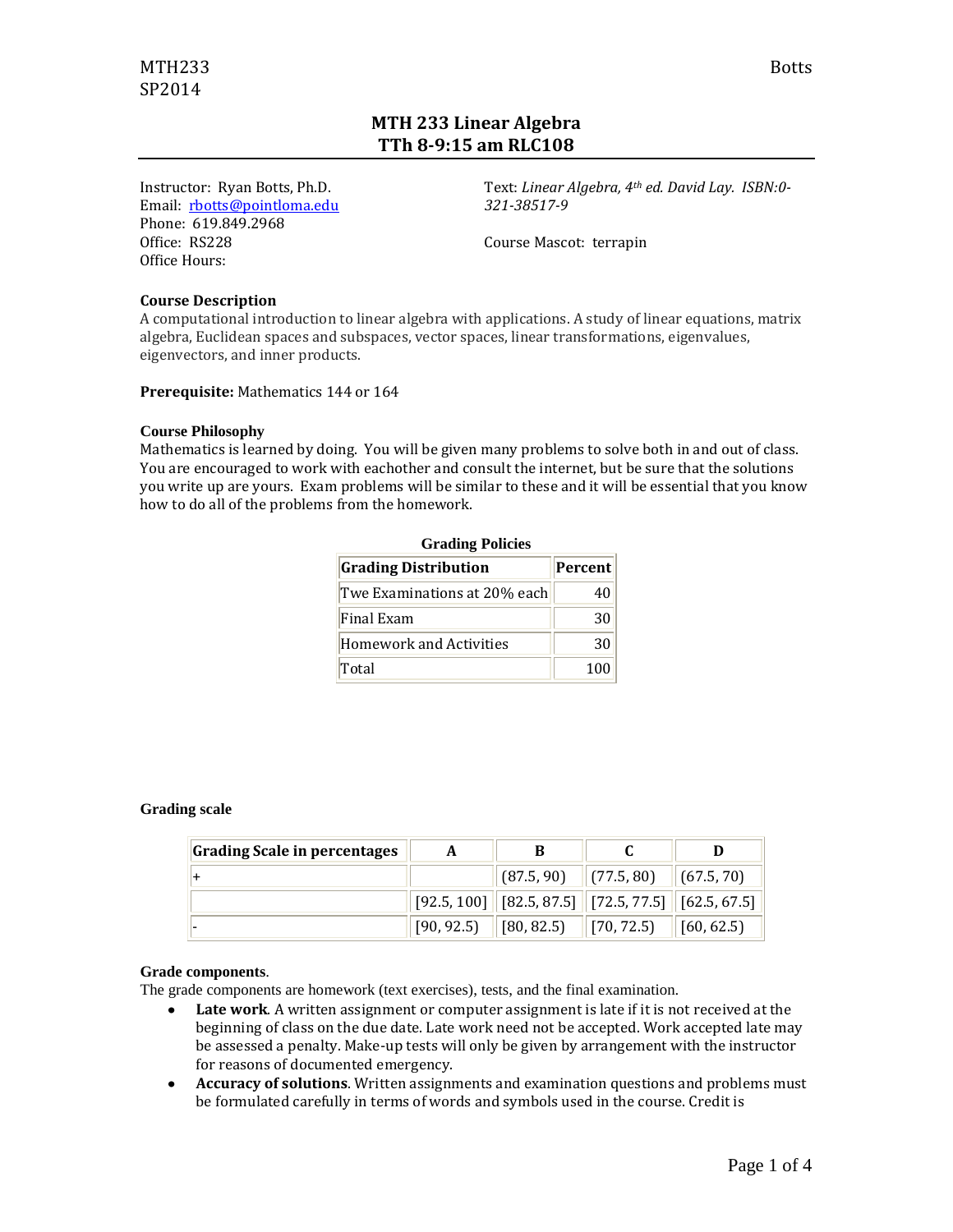determined by the degree to which answers and solutions respond to the specific question or problem stated. Maximize your credit by learning the language and symbols of the course.

- **Written Assignments**. Collected assignments must be prepared in a style suitable for grading. The following guidelines are used to determine credit:
	- o the organization must be easy to follow
	- o the work must be legible
	- o complete solutions must be written for problems (not just answers); answers must be clearly marked
	- o use complete sentences to answer questions
- **Examinations and the Final Examination**. Examinations and the Final Examination will  $\bullet$ include problems and questions over material assigned in the text, readings and handouts, as well as material presented in class.

No examination shall be missed without prior consent or a well documented emergency beyond your control. A score of zero will be assigned for an examination that is missed without prior consent or a well documented emergency beyond your control.

The examination schedule is included in the daily schedule. This instructor does not intend to accept excuses such as poor communication with parents, benefactors, surf team sponsors and/or travel agents.

#### **Attendance Policy**

After you miss the equivalent of 10% of the classes and labs, you will be warned of impending deenrollment. If you miss the equivalent of 20% of the classes, you may be de-enrolled or given a course grade of "F" for the semester. Tardiness may result in being marked absent.

Attendance is expected at each class section. In the event of an absence you are responsible for the material covered in class and the assignments given that day. See the Point Loma Nazarene University Catalog for a statement of the university's policy with respect to attendance:

Regular and punctual attendance at all classes in which a student is registered is considered essential to optimum academic achievement. Therefore, regular attendance and participation in each course are minimal requirements to be met. There are no allowed or excused absences except when absences are necessitated by certain university-sponsored activities and are approved in writing by the Provost. Whenever the number of accumulated absences in a class, for any cause, exceeds ten percent of the total number of class meetings, the faculty member has the option of filing a written report to the Vice Provost for Academic Administration which may result in de-enrollment, pending any resolution of the excessive absences between the faculty member and the student. … If the date of de-enrollment is past the last date to withdraw from a class, the student will be assigned a grade of W or WF (no grade). There are no refunds for courses where a de-enrollment was processed. (See the Catalog for full text)

#### **Class Enrollment**

It is the student's responsibility to maintain his/her class schedule. Should the need arise to drop this course (personal emergencies, poor performance, etc.), the student has the responsibility to follow through (provided the drop date meets the stated calendar deadline established by the university), not the instructor. Simply ceasing to attend this course or failing to follow through to arrange for a change of registration (drop/add) may easily result in a grade of F on the official transcript.

#### **Academic Accommodations**

While all students are expected to meet the minimum standards for completion of this course as established by the instructor, students with disabilities may require academic accommodations. At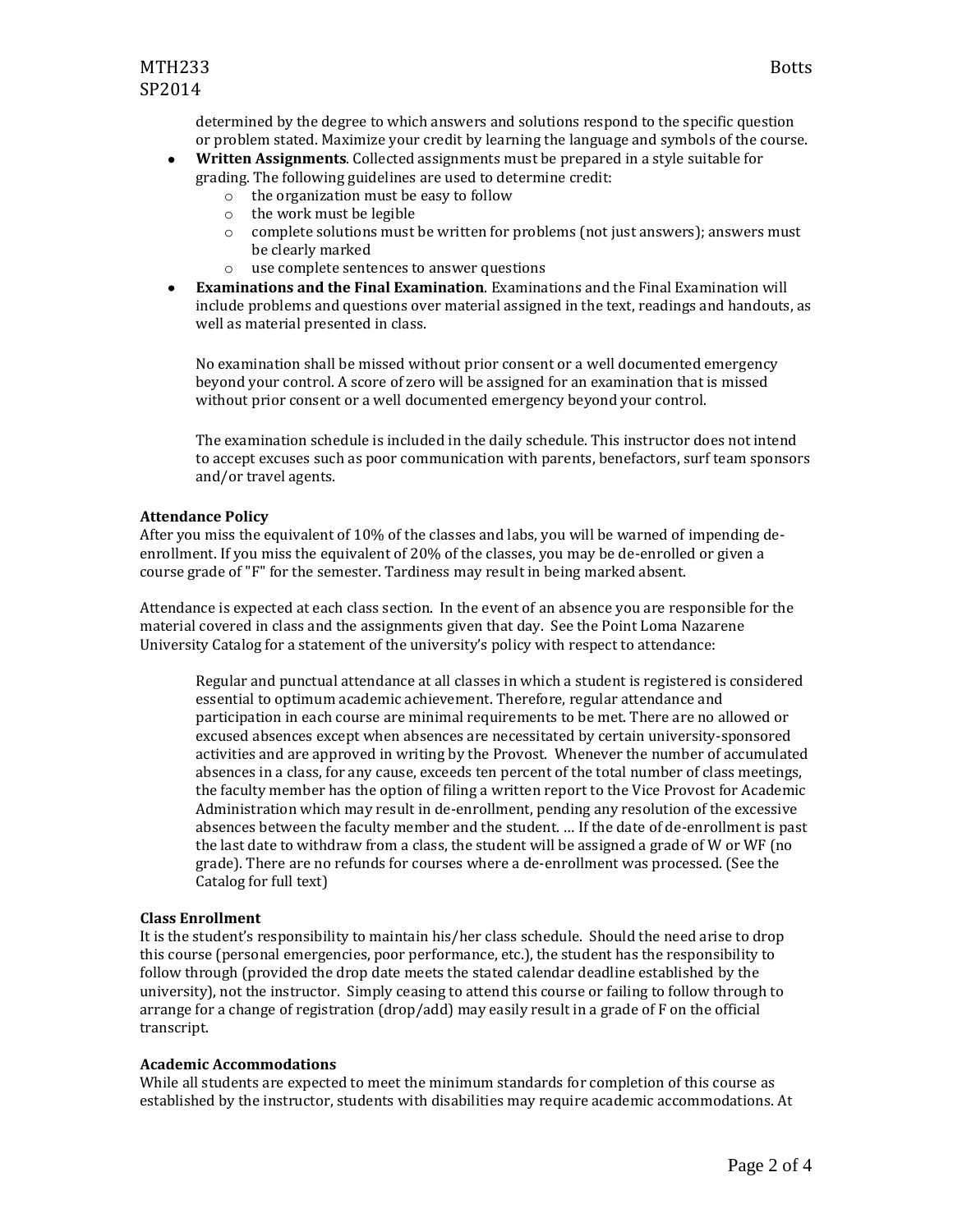## MTH233 Botts SP2014

Point Loma Nazarene University, students requesting academic accommodations must file documentation during the first two weeks of the semester with the Disability Resource Center (DRC), located in the Bond Academic Center. Once the student files the documentation, the Disability Resource Center will contact the student's instructors and provide written recommendations for reasonable and appropriate accommodations to meet the individual needs of the student. This policy assists the University in its commitment to full compliance with Section 504 of the Rehabilitation Act of 1973, and the Americans with Disabilities Act of 1990 (ADA), and ADA amendments Act of 2008, all of which prohibit discrimination against students with disabilities and guarantees all qualified students equal access to and benefits of PLNU programs and activities.

Students in need of academic accommodations as defined by the laws listed above, must discuss options with the professor within the first two weeks of class, and must complete the documentation process with the DRC within the first four weeks of class.

### **Academic Honesty**

The Point Loma Nazarene University community holds the highest standards of honesty and integrity in all aspects of university life. Academic honesty and integrity are strong values among faculty and students alike. Any violation of the university's commitment is a serious affront to the very nature of Point Loma's mission and purpose.

Academic dishonesty is the act of presenting information, ideas, and/or concepts as one's own when in reality they are the results of another person's creativity and effort. Such acts include plagiarism, copying of class assignments, and copying or other fraudulent behavior on examinations. For more details on PLNU's policy go to:

[http://www.pointloma.edu/experience/academics/catalogs/undergraduate-catalog/point-loma](http://www.pointloma.edu/experience/academics/catalogs/undergraduate-catalog/point-loma-education/academic-policies)[education/academic-policies](http://www.pointloma.edu/experience/academics/catalogs/undergraduate-catalog/point-loma-education/academic-policies)

A student who is caught cheating on any item of work will receive a zero on that item and may receive an "F" for the semester. See the PLNU Catalog for a further explanation of the PLNU procedures for academic dishonesty.

#### **Final Exam: Date and Time**

The final exam date and time is set by the university at the beginning of the semester and may not be changed by the instructor. Only in the case that a student is required to take three exams during the same day of finals week is an instructor authorized to change the exam date and time for that particular student.

#### **The Final Exam is a Comprehensive Examination.**